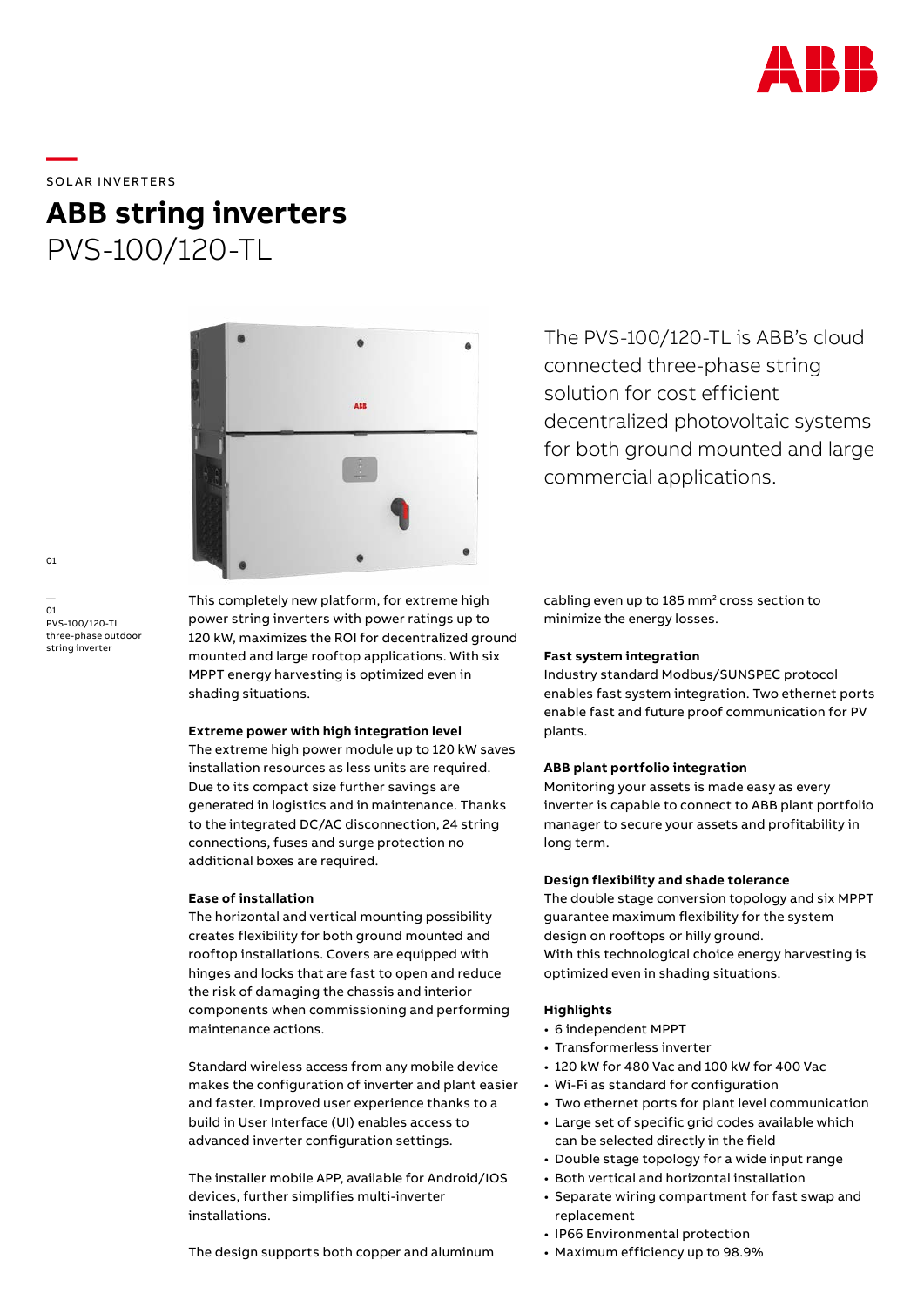# **— ABB string inverters** PVS-100/120-TL 100 to 120 kW



**— Technical data and types**

| Type code                                                      | <b>PVS-100-TL</b>                                                                                       | <b>PVS-120-TL</b>                     |
|----------------------------------------------------------------|---------------------------------------------------------------------------------------------------------|---------------------------------------|
| Input side                                                     |                                                                                                         |                                       |
| Absolute maximum DC input voltage (V <sub>max,abs</sub> )      | 1000V                                                                                                   |                                       |
| Start-up DC input voltage (V <sub>start</sub> )                | 420V (400500 V)                                                                                         |                                       |
| Operating DC input voltage range (VdcminVdcmax)                | 3601000 V                                                                                               |                                       |
| Rated DC input voltage (Vdcr)                                  | 620V                                                                                                    | 720V                                  |
| Rated DC input power (Pdcr)                                    | 102 000W                                                                                                | 123 000W                              |
| Number of independent MPPT                                     | 6                                                                                                       |                                       |
| MPPT input DC voltage range at (VMPPTminVMPPTmax) at Pacr      | 480850V                                                                                                 | 570850V                               |
| Maximum DC input power for each MPPT (PMPPT, max)              | 17500 W [480V≤V <sub>MPPT</sub> ≤850V                                                                   | 20500 W [570V≤V <sub>MPPT</sub> ≤850V |
| Maximum DC input current for each MPPT (Idcmax)                | 36 A                                                                                                    |                                       |
| Maximum input short circuit current (Iscmax) for each MPPT     | 50 A <sup>1</sup>                                                                                       |                                       |
| Number of DC input pairs for each MPPT                         | $\overline{4}$                                                                                          |                                       |
| DC connection type                                             | PV quick fit connector <sup>2)</sup>                                                                    |                                       |
| Input protection                                               |                                                                                                         |                                       |
| Reverse polarity protection                                    | Yes, from limited current source                                                                        |                                       |
| Input over voltage protection for each MPPT -                  |                                                                                                         |                                       |
| replaceable surge arrester                                     | Type 2 with monitoring                                                                                  |                                       |
| Photovoltaic array isolation control                           | as per IEC62109                                                                                         |                                       |
| DC switch rating for each MPPT                                 | 50 A / 1000 V                                                                                           |                                       |
| Fuse rating (versions with fuses)                              | 15 A / 1000 V 3)                                                                                        |                                       |
| String current monitoring                                      | SX2: (24ch) Individual string current monitoring; SX: (6ch) Input current monitoring per<br><b>MPPT</b> |                                       |
| Output side                                                    |                                                                                                         |                                       |
| AC Grid connection type                                        | Three phase 3W+PE or 4W+PE                                                                              |                                       |
| Rated AC power (Pacr @cos p=1)                                 | 100 000 W                                                                                               | 120 000 W                             |
| Maximum AC output power (P <sub>acmax</sub> @cos $\varphi$ =1) | 100 000 W                                                                                               | 120 000 W                             |
| Maximum apparent power (S <sub>max</sub> )                     | 100 000 VA                                                                                              | 120 000 VA                            |
| Rated AC grid voltage (V <sub>ac,r</sub> )                     | 400V                                                                                                    | 480V                                  |
| AC voltage range                                               | 320480 V <sup>4)</sup>                                                                                  | 384576 <sup>3)</sup>                  |
| Maximum AC output current (lac,max)                            | 145 A                                                                                                   |                                       |
| Rated output frequency (fr)                                    | 50 Hz / 60 Hz                                                                                           |                                       |
| Output frequency range (f <sub>min</sub> f <sub>max</sub> )    | 4555 Hz / 5565 Hz <sup>5)</sup>                                                                         |                                       |
| Nominal power factor and adjustable range                      | $> 0.995, 01$ inductive/capacitive with maximum $S_{\text{max}}$                                        |                                       |
| Total current harmonic distortion                              | < 3%                                                                                                    |                                       |
| Maximum AC cable                                               | 185mm2 Aluminum and copper                                                                              |                                       |
| AC connection type                                             | Provided bar for lug connections M10, single core cable glands 4xM40 and M25, multi core                |                                       |
| <b>Output protection</b>                                       | cable gland M63 as option                                                                               |                                       |
| Anti-islanding protection                                      | According to local standard                                                                             |                                       |
| Maximum external AC overcurrent protection                     | 225 A                                                                                                   |                                       |
| Output overvoltage protection -                                |                                                                                                         |                                       |
| replaceable surge protection device                            | Type 2 with monitoring                                                                                  |                                       |
| Operating performance                                          |                                                                                                         |                                       |
| Maximum efficiency $(\eta_{max})$                              | 98.4%                                                                                                   | 98.9%                                 |
| Weighted efficiency (EURO)                                     | 98.2%                                                                                                   | 98.6%                                 |
| Communication                                                  |                                                                                                         |                                       |
| Embedded communication interfaces                              | 1x RS485, 2x Ethernet (RJ45), WLAN (IEEE802.11 b/g/n @ 2,4 GHz)                                         |                                       |
| User interface                                                 | 4 LEDs, Web User Interface                                                                              |                                       |
| Communication protocol                                         | Modbus RTU/TCP (Sunspec compliant)                                                                      |                                       |
| Commissioning tool                                             | Web User Interface, Mobile APP/APP for plant level                                                      |                                       |
| Remote monitoring services                                     | Aurora Vision® monitoring portal                                                                        |                                       |
| <b>Advanced features</b>                                       | Embedded logging, direct telemetry data transferring to ABB cloud                                       |                                       |
| Environmental                                                  |                                                                                                         |                                       |
| Ambient temperature range                                      | -25+60°C /-13140°F with derating above 40°C / 104 °F                                                    |                                       |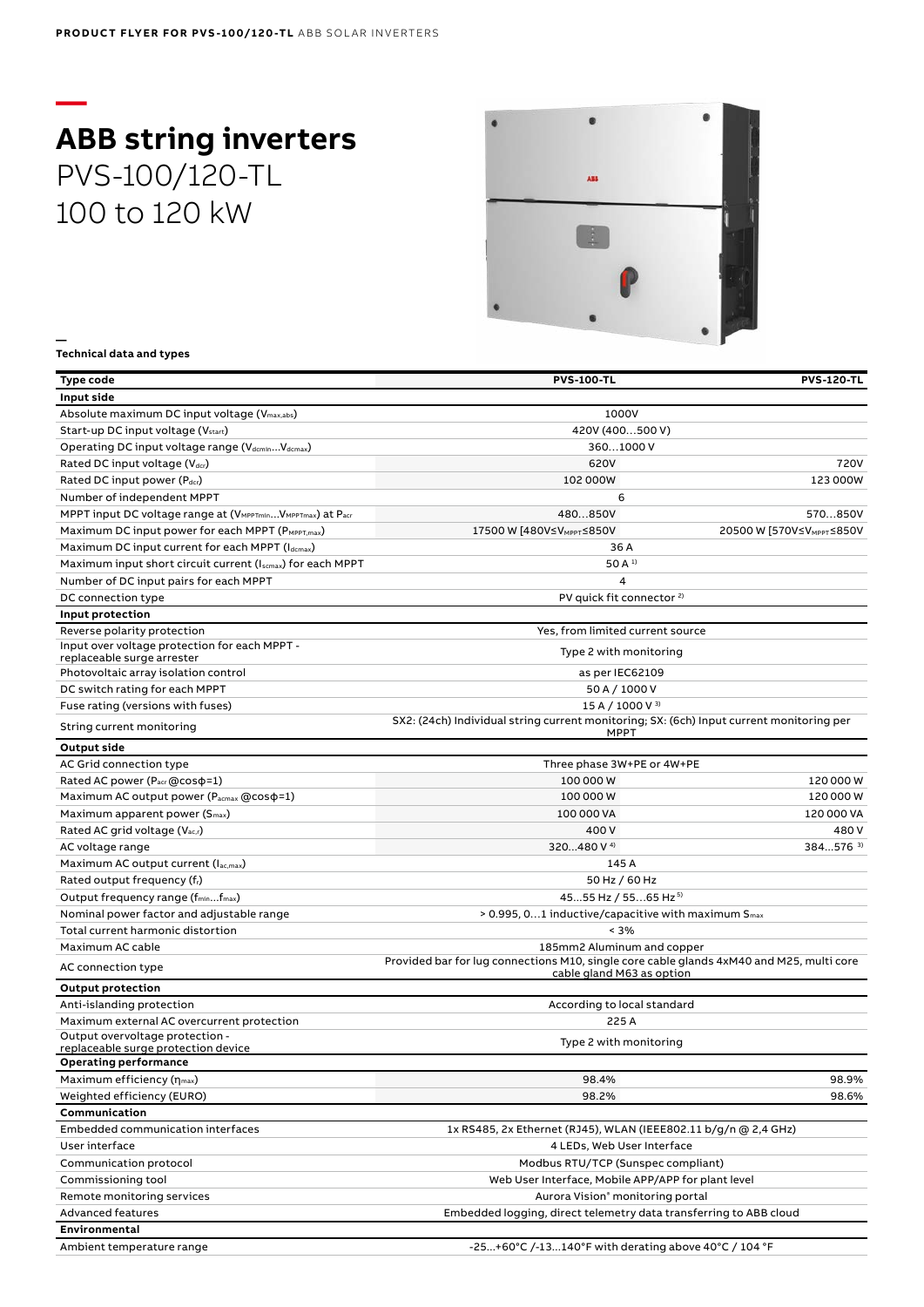#### **ABB PVS-100/120-TL string inverter block diagram**



**—**

**—**

#### **Technical data and types**

| Type code                                                                                                                                                              | <b>PVS-100-TL</b>                                                                                                                                                                                                                        | <b>PVS-120-TL</b>          |
|------------------------------------------------------------------------------------------------------------------------------------------------------------------------|------------------------------------------------------------------------------------------------------------------------------------------------------------------------------------------------------------------------------------------|----------------------------|
| Relative humidity                                                                                                                                                      | 4%100% condensing                                                                                                                                                                                                                        |                            |
| Sound pressure level, typical                                                                                                                                          | 68dB(A) @ 1m                                                                                                                                                                                                                             |                            |
| Maximum operating altitude without derating                                                                                                                            | 2000 m / 6560 ft                                                                                                                                                                                                                         |                            |
| Physical                                                                                                                                                               |                                                                                                                                                                                                                                          |                            |
| Environmental protection rating                                                                                                                                        | IP 66 (IP54 for cooling section)                                                                                                                                                                                                         |                            |
| Cooling                                                                                                                                                                | Forced air                                                                                                                                                                                                                               |                            |
| Dimension (H x W x D)                                                                                                                                                  | 869x1086x419 mm / 34.2" x 42.8" x 16.5"                                                                                                                                                                                                  |                            |
| Weight                                                                                                                                                                 | 70kg / 154 lbs for power module; ~55kg / 121 lbs for wiring box<br>Overall max 125 kg / 276 lbs                                                                                                                                          |                            |
| Mounting system                                                                                                                                                        | Mounting bracket vertical & horizontal support                                                                                                                                                                                           |                            |
| <b>Safety</b>                                                                                                                                                          |                                                                                                                                                                                                                                          |                            |
| <b>Isolation level</b>                                                                                                                                                 | <b>Transformerless</b>                                                                                                                                                                                                                   |                            |
| Marking & EMC                                                                                                                                                          | CE conformity according to LV and EMC directives                                                                                                                                                                                         |                            |
| Safety                                                                                                                                                                 | IEC/EN 62109-1, IEC/EN 62109-2                                                                                                                                                                                                           |                            |
| Grid standard (check your sales channel for availability)                                                                                                              | CEI 0-16, CEI 0-21, IEC 61727, IEC 62116, IEC 60068, IEC 61683, JORDAN IRR-DCC-MV, AS/<br>NZS4777.2, VDE-AR-N 4105, VDE V 0-126-1-1, VFR 2014, Belg C10-C11, UK59/3, P.O. 12.3,<br>ITC-BT-40, EN50438 Generic +Ireland, CLC-TS 50549-1/2 |                            |
| Available products variants                                                                                                                                            |                                                                                                                                                                                                                                          |                            |
| Inverter power module                                                                                                                                                  | PVS-100-TL-POWERMODULE-400                                                                                                                                                                                                               | PVS-120-TL-POWERMODULE-480 |
| 24 ch quick input connections + fuses (both poles) + DC switches<br>+ individual string current monitoring (ch 24) + AC breaker +<br>surge arresters Type 2, (DC & AC) | WB-SX2-PVS-100-TL                                                                                                                                                                                                                        | WB-SX2-PVS-120-TL          |
| 24 ch quick input connections + fuses (single pole) + DC<br>switches + input current monitoring per MPPT (ch 6) + surge<br>arresters Type 2 (DC & AC)                  | WB-SX-PVS-100-TL                                                                                                                                                                                                                         | WB-SX-PVS-120-TL           |
| Optional available                                                                                                                                                     |                                                                                                                                                                                                                                          |                            |
| Support for multi core AC cable M63 + M25 (PE)                                                                                                                         | AC output panel M63 for wiring box                                                                                                                                                                                                       |                            |

1) Maximum number of opening 5 under overloading 2) Please refer to the document "String inverters – Product manual appendix" available at www.abb.com/solarinverters for information on the quick-fit connector brand and model

used in the inverter 3) Maximum fuse size supported 20 A. Additionally one string input per MPPT supports

32 A fuse sizes for connecting two strings per input

4) The AC voltage range may vary depending on specific country grid standard

5) Frequency range may vary depending on specific country grid standard Remark. Features not specifically listed in the present data sheet are not included in the product